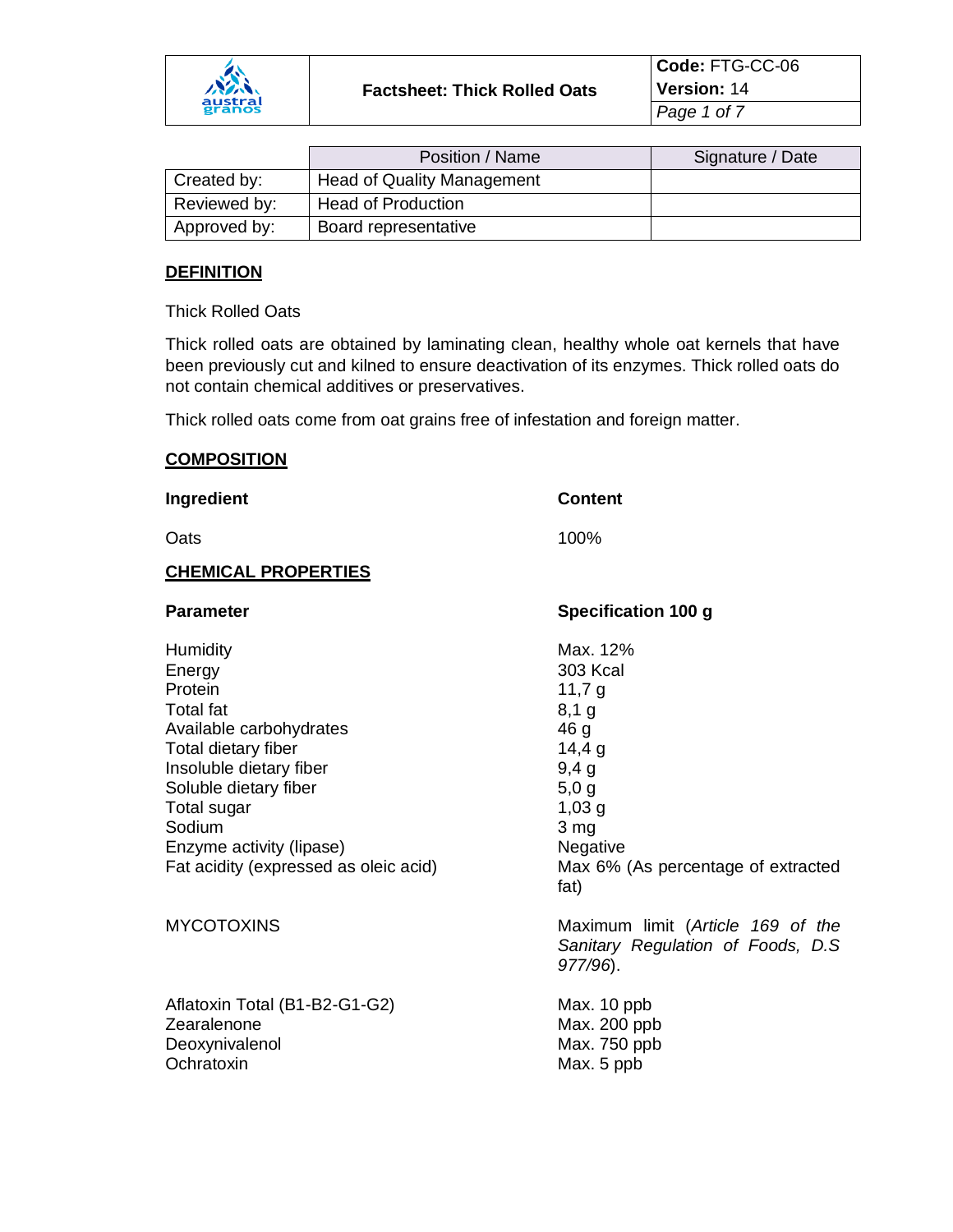

#### **PESTICIDES**

According to Res.Ex.N ° 33 of 2010 that fixes maximum tolerances of pesticide residues in food and Res.Ex.N ° 762 of 2011.

HEAVY METALS

**Parameter Parameter Maximum limit (Article 160 of the Parameter** *Sanitary Regulation of Foods, D.S 977/96*).

Lead 0.5 mg/Kg

#### **MICROBIOLOGICAL PROPERTIES**

**Parameter** Maximum limit (*Article 173, group 5.4 of the Sanitary Regulation of Foods, D.S 977/96*).

| Mesophilic aerobe count |
|-------------------------|
| Coliform bacteria       |
| E. coli                 |

#### **PHYSICAL PROPERTIES**

# DEFECTS

Gelatinized flakes Max 5 Units Burned flakes 6 and 10 units of the Dunits of the Units of the Unit of the Unit of the Unit of the Unit of the Unit of the Unit of the Unit of the Unit of the Unit of the Unit of the Unit of the Unit of the Unit of the Uni Uncrushed kernels

**IMPURITIES** 

# **OTHER GRAINS**<br>**Parameter**

1000 UFC/ $g$  $<$ 3 UFC/g  $<$ 3 UFC/g

# **Parameter Limits (100 grs sample)**

#### **Parameter Limits (100 grs sample)**

Hull Max 4 units Awn Max 2 units Other 0 units

#### **Parameter Limits (100 grs sample)**

Wheat Wheat **Max 30** units Barley **Max 2 units** Rapeseed Max 0 units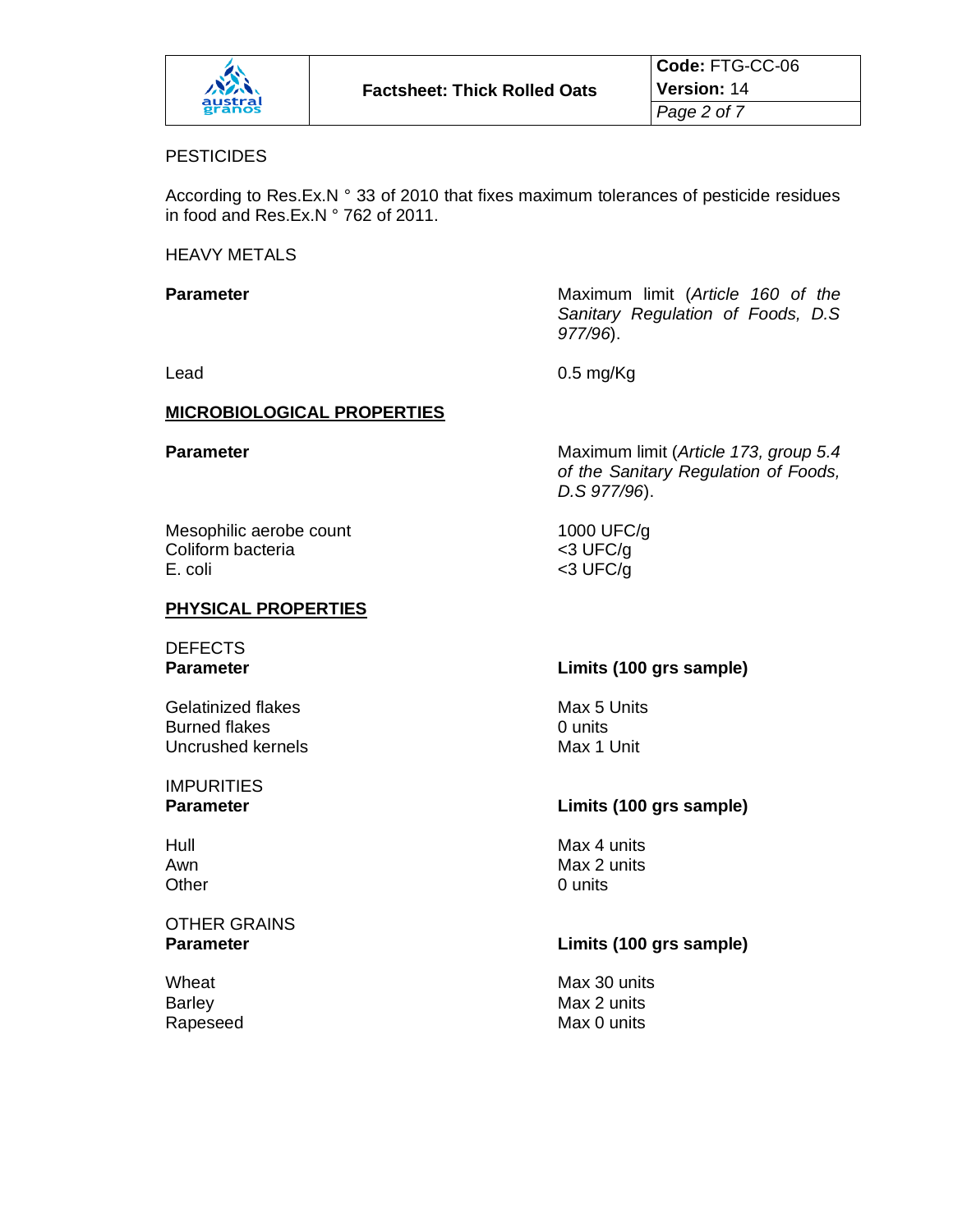|               | Code: FTG-CC-06                     |                    |
|---------------|-------------------------------------|--------------------|
| パネ<br>austral | <b>Factsheet: Thick Rolled Oats</b> | <b>Version: 14</b> |
| granos        |                                     | Page 3 of 7        |

# WEEDS

Ryegrass 0 units Vetch 0 units Wild Radish 0 units Wild Oat 0 units Other 0 units

#### **Parameter Limits (100 grs sample)**

# GRADING

**Parameter Limits (100 grs sample)**

Retention on a  $N^{\circ}$  7 sieve Min 60% Retention on a  $N^{\circ}$  25 sieve Max 25% Ground Max 6% Thickness 0.78 mm to 1.00 mm

## **ORGANOLEPTIC PROPERTIES**

Color: Its color should be uniform, in brown or light mahogany shades.

Appearance: Homogeneous mix of uniform size, egg-shaped, smooth compact flakes, with soft edges and no particle shedding.

Odor and Taste: The product taste and aroma will be typical of oats, with no strange or unpleasant odors or taste (rancid, bitter or chemical).

#### **ALLERGENS**

Category: Cereals that contain gluten (wheat, rye, barley, oats) and derived products.

The fraction of gluten that is harmful belongs to the group of prolamins and receives different names depending on the cereal from which it comes. For the case of Oats the prolamin is Avenina and according to analyzes carried out in an external laboratory the content of  $< 1.5$  ppm.

Cross contamination: Yes (wheat, rye, barley)

#### **VULNERABLE GROUP**

People suffering from celiac disease or gluten intolerance.

#### **GMO STATEMENT**

(Genetically modified organisms)

Raw oats (as raw materials) and thick rolled oats (as final product) are not genetically modified products.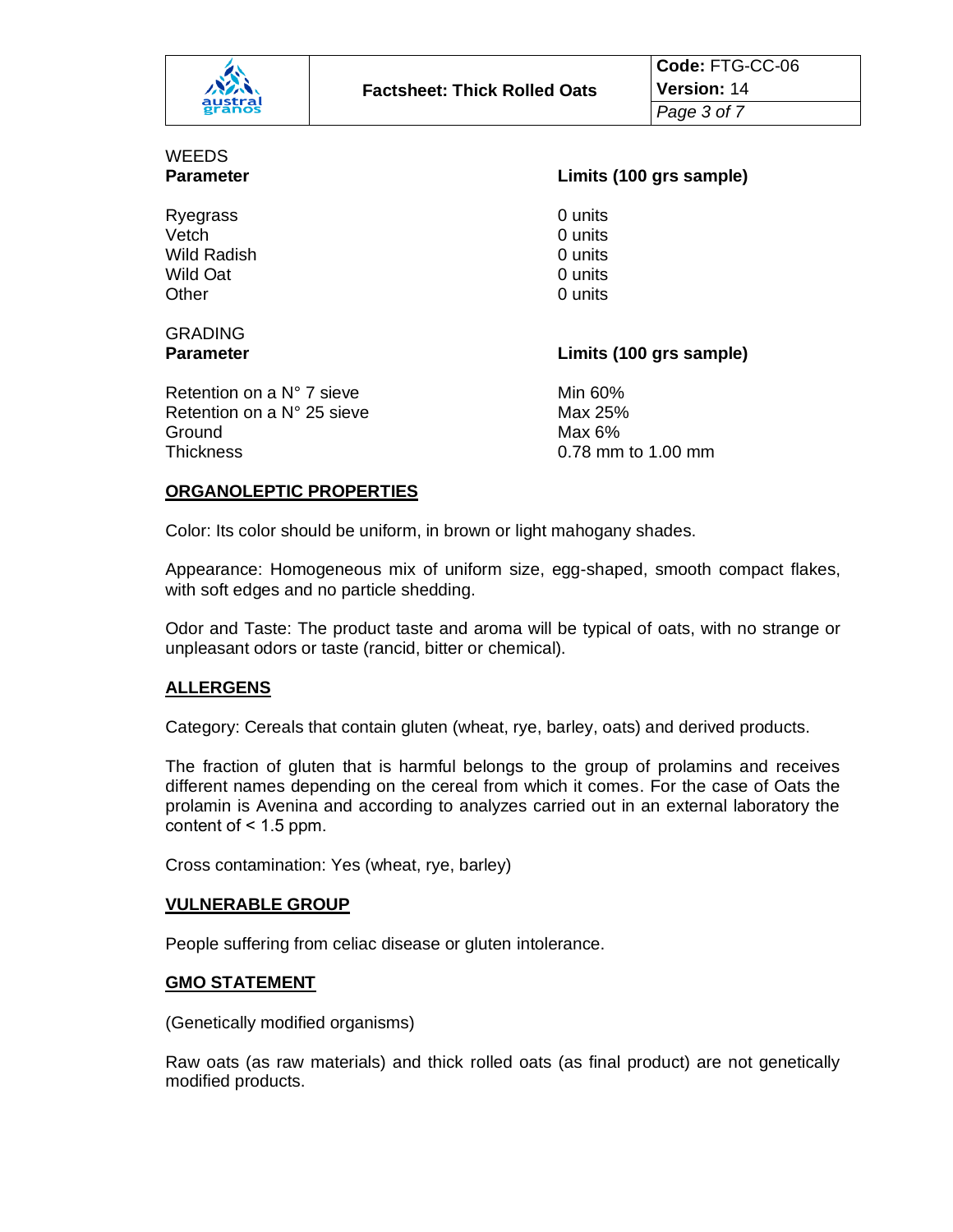

### **SHELF LIFE**

Oats shelf life, when in optimal storage conditions, is 18 months from elaboration.

#### **STORAGE CONDITIONS**

Oats must be stored in a closed room, with ventilation slots properly protected against insect access, optimal temperature and relative humidity, separated from chemical products, wood, unprocessed cereals or any product with strong odors.

The product should be stowed ideally in plastic pallet clean and in good condition in a dry environment, protected from dust and moisture.

We suggest perimeter spaces of 60 cm that allow for proper cleaning and inspection.

#### **PACKAGING DESCRIPTION**

|           | Option 1                                | Option 2                         |
|-----------|-----------------------------------------|----------------------------------|
| Type of   | Thermolaminated polypropylene bag       | Maxi Polypropylene bag           |
| container | (optional: inner polyethylene bag)      |                                  |
| Weight    | $25$ Kg $-50$ Lb                        | $500$ Kg $-600$ Kg               |
| Colour    | Only white or white color with printing | White                            |
|           | (corporate design)                      |                                  |
| Sealed    | Sewing of single thread, without leaps  | Sewing of single thread, without |
|           | or defects                              | leaps or defects                 |

The containers will be closed, without loss of food. It will not present closures of metallic type (hooks or clamps).

Our containers comply with the regulations of safety and fitness to be used in food for human consumption.

#### **LABELING**

Each primary packaging will be labeled with the component name, ingredients, weight, producer name and address, manufacturing lot number, elaboration date and expiration date, in compliance with the regulations on food labeling set forth in the Food Health Regulation (Paragraph II, Art. 107), or in compliance with special customer specifications and legal regulations of the country of destination, as required by the customer.

#### **HANDLING/PREPARATION INSTRUCTIONS**

The oat flakes Austral Grains are products that allow direct consumption because they have two processes of thermal conditioning in all its varieties or types. A 3-minute preboiling at boiling temperature can be recommended in order to improve palatability.

In areas where this product is used, care must be taken to avoid being exposed to microbiological contamination (molds, yeasts, salmonella, etc.), chemical or physical.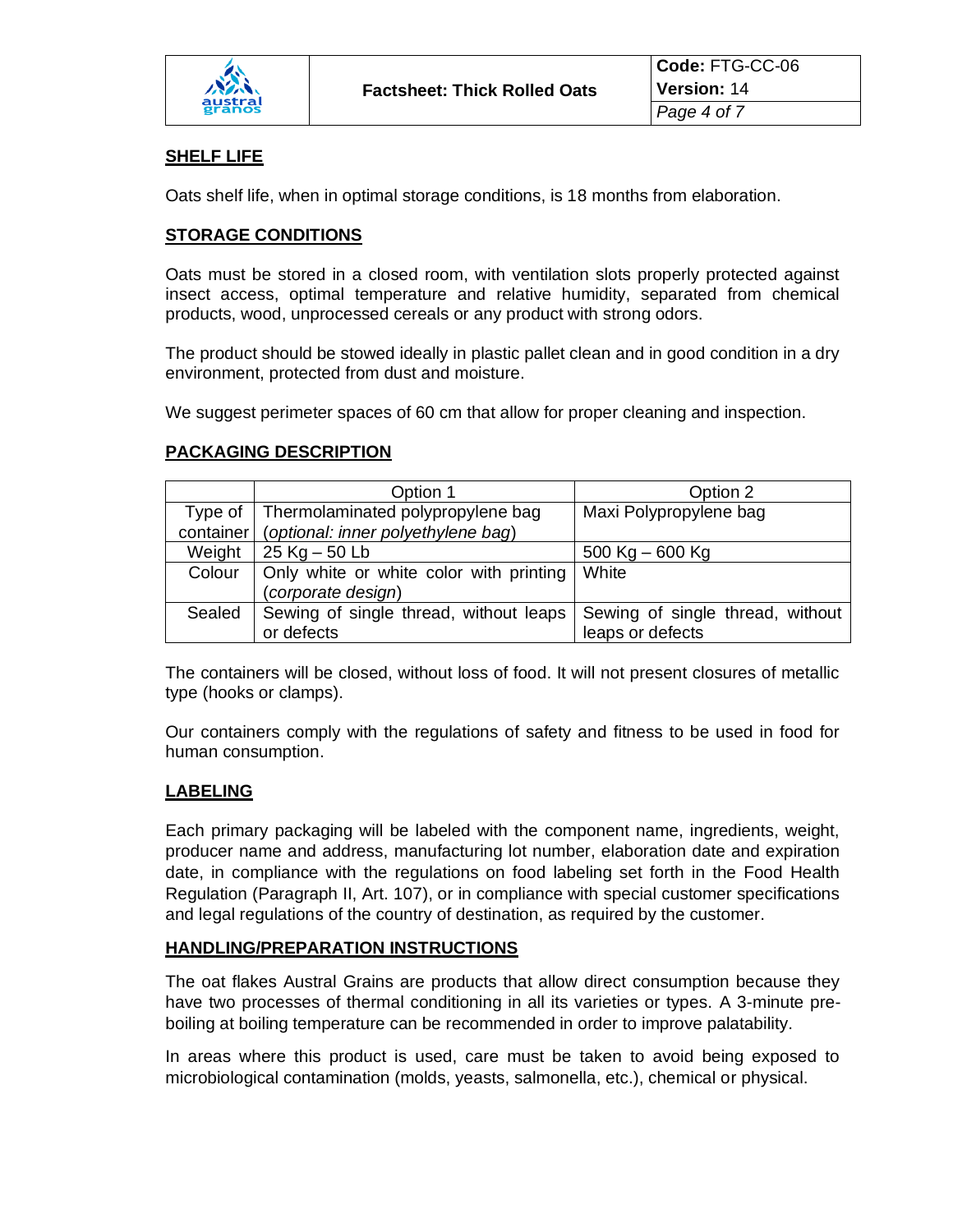#### **Basic preparation for all our oat flakes:**

- 1. Pour 6 teaspoons (40 g) of rolled oats in a bowl
- 2. Add sugar or sweetener to taste
- 3. Pour milk, hot or cold water, or yogurt, as preferred
- 4. Stir and serve

### **DISTRIBUTION**

All Austral Granos products are marketed and distributed through its trade and export department. Our products are loaded, shipped and/or consigned in containers and/or trucks in our warehouses and loading yards located within the premises of the processing plant.

#### **Optimal Transport Conditions**

The following requirements must be in compliance:

#### • **Closed container**

It must meet a tightness condition except for the two ventilation inlets that these equipment have. It must not have light or holes or damage to the floor, walls or ceiling. It must be clean and dry at the time of loading. In addition, it must be free of pests and their remains.

The floor will be covered with polyethylene or cardboard when appropriate. Desiccants may be used (by customer request and authorized by the commercial area) to absorb the moisture generated inside the container.

#### • **Semi-open trucks or rails**

It must be dry, clean and free of pests at the time of loading, must carry polyethylene covers to protect the cargo in addition to the tent, its walls and floor must be smooth and not show breakage or rust.

The tent should be in good condition (clean and free of breakage) as well as ropes or slings.

#### • **Sider trucks**

It must not have light or holes or damage to the floor, walls or ceiling, it must also be dry, clean, free of pests and without rust spots.

#### • **Utility vans**

It must meet a tightness condition, it must not have light or holes or damage to the floor, walls or ceiling, it must also be dry, clean, free of pests and without rust spots. If the floor is grooved (refrigerators), it must be verified that it does not keep water or liquids contained in the slots.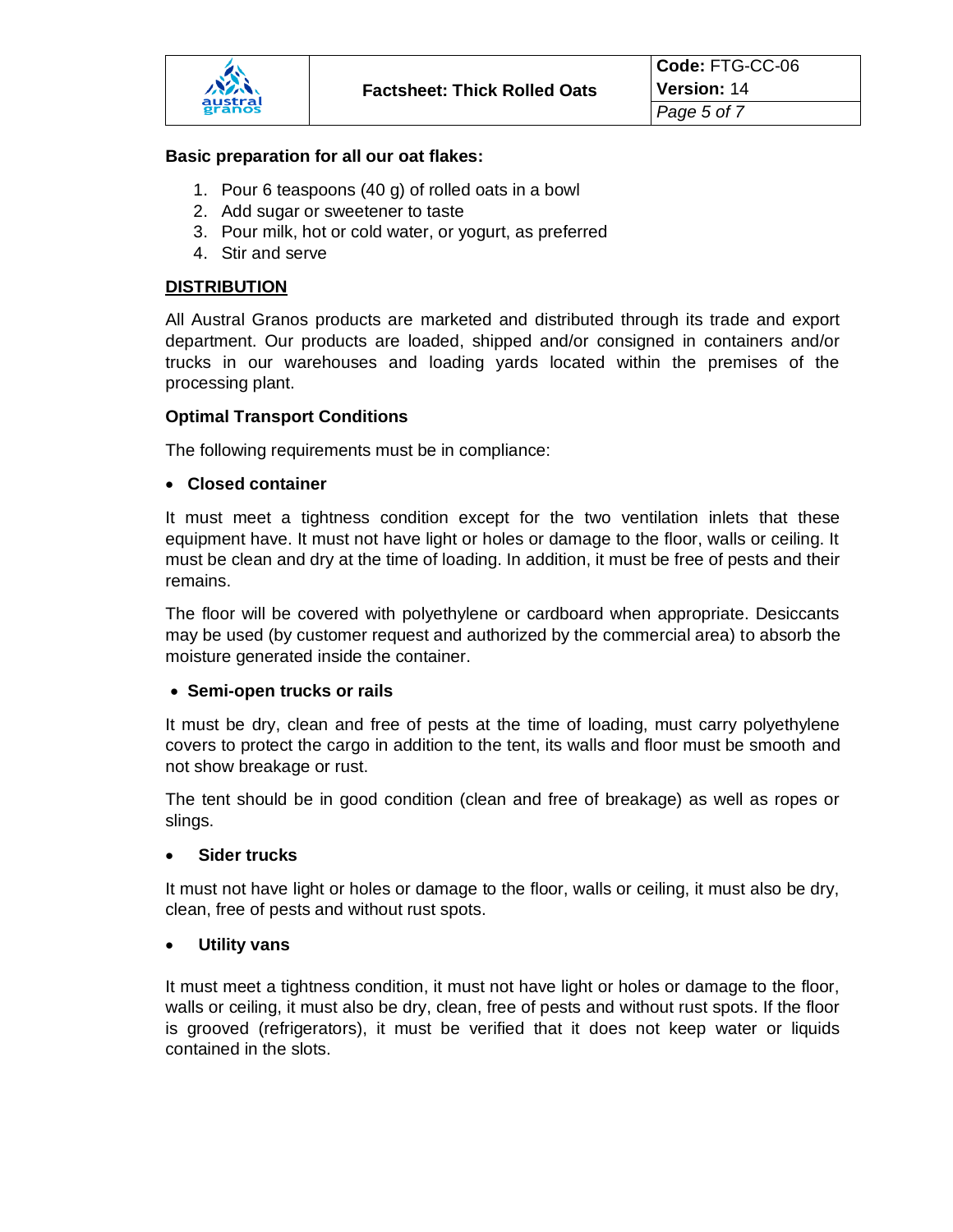

### **USE AND BENEFITS**

Oat products are considered to be one of the healthiest foods for humans, as it is a cereal-based whole meal. This adds significant value to the product from the point of view of new vision for nutrition, which is fostered by different institutions dedicated to health worldwide that promote a natural, healthy diet. Such diet incorporates whole cereal grains in order to benefit from all nutritious components of cereals and to obtain a more complete nutrition, thus improving our health and quality of life.

Among the most common uses of oats are breakfast preparations (oat flakes), as ingredient in child and infant nutritional supplement meals (oatmeal and flakes), as ingredient in cereal bars for elite athletes and in different regional culinary preparations.

As food, oats and products made of this cereal contain the highest percentage of fatty acids among all small grain cereals with as much as 9%; of that percentage, 65% consists of unsaturated fatty acids. Oats also contain easy assimilation carbohydrates and a remarkable amount of amino acids (proteins), with 6 of the 8 amino acids that are essential for the human diet; this exceeds by far the amino acid content in other traditional cereals such as wheat, rice, corn or barley. Oats also have a relevant amount of soluble and insoluble fiber and an exceptional level of beta-glucan, which is a polysaccharide with enormous functionality qualities in regulating and lowering the glycemic index and cholesterol as it controls intestinal metabolism, thus regulating digestion and fat absorption.

# **REGULATORY REQUIREMENTS**

All Austral Granos S.A. products and processes are in compliance with:

- Regulations by the Agriculture and Livestock Service (SAG)
- Food Health Regulation, Supreme Decree 977/96